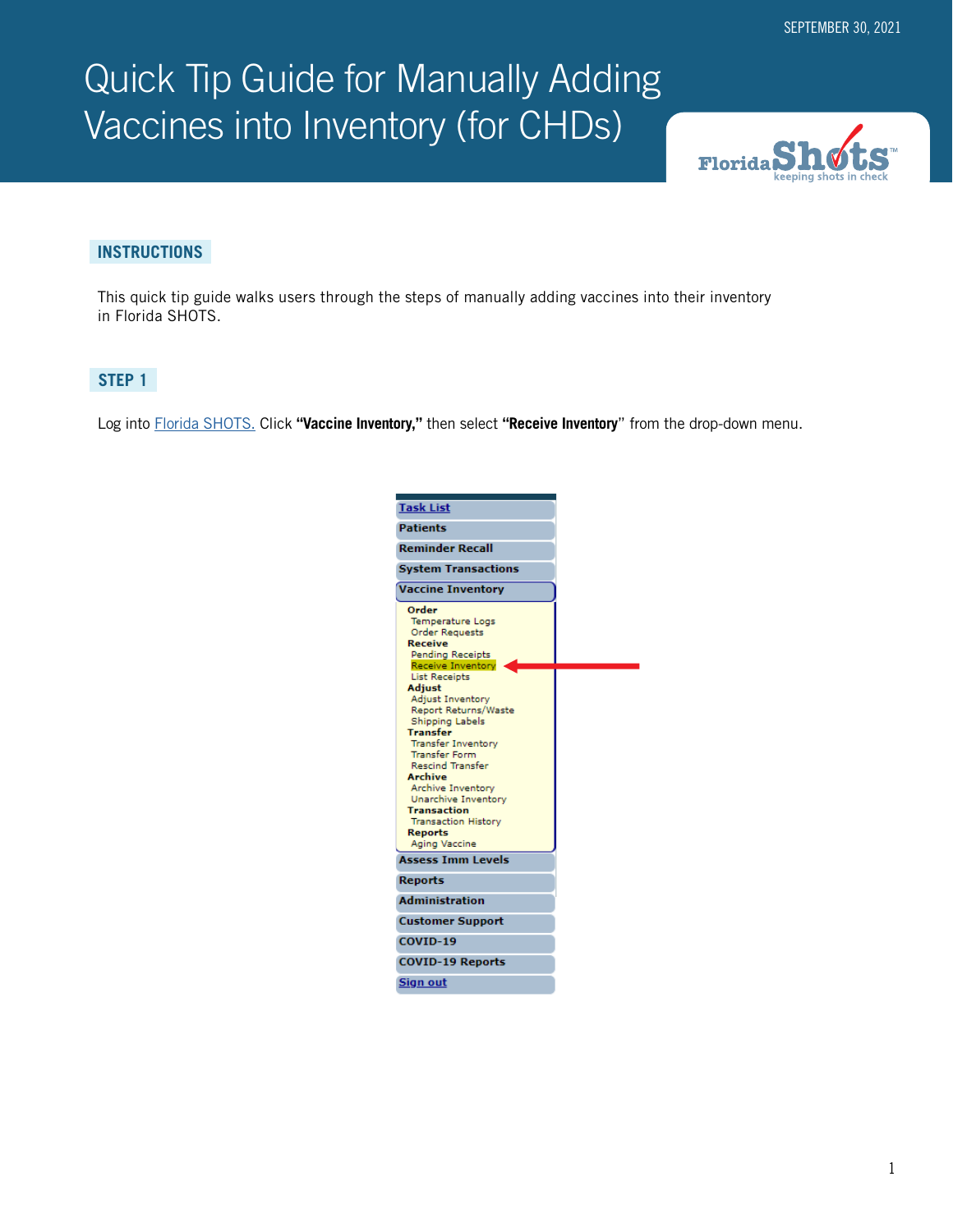## **STEP 2**

Select the vaccine **"Program Component"** from the drop-down menu, then adjust the **"Received Date"** to the date the vaccine shipment was received (if applicable).

| <b>Receive Inventory</b>                                                                          |           | <b>Training Environment</b> |        |
|---------------------------------------------------------------------------------------------------|-----------|-----------------------------|--------|
| Received Date: * 09/30/2021<br>Program Component: * --- Select ---<br>◡                           |           |                             |        |
|                                                                                                   |           |                             |        |
|                                                                                                   |           |                             |        |
|                                                                                                   |           |                             |        |
|                                                                                                   |           |                             |        |
|                                                                                                   |           |                             |        |
|                                                                                                   |           |                             |        |
|                                                                                                   |           |                             |        |
| □ Complete Inventory will not be updated until receipt is marked as complete and saved.<br>Submit |           |                             | Cancel |
| -Add a line-item                                                                                  |           |                             |        |
| IMM Service Site: $*$ --- Select --- $\vee$                                                       |           |                             |        |
| $Vaccine:$ $\leftarrow$ Select ---<br><b>Vaccine Type Information</b><br>$\checkmark$             | Doses:*   |                             |        |
| $NDC:$ $\star$ -- Select --- $\vee$                                                               |           | Include non-orderable       |        |
| $Mfg:$ --- Select --- $\vee$                                                                      |           | Include inactive Mfgs       |        |
| Lot #: $*$                                                                                        | Expires:* |                             |        |
| Add line-item                                                                                     |           |                             |        |

Once the top fields are identified, the bottom fields will become available to **"Add a line item."** Select the "**IMM Service Site," "Vaccine," "NDC,"** and **"Mfg"** (manufacturer). Then fill in the **"Lot #," "Doses,"** and **"Expires"** fields.

| <b>Receive Inventory</b>                                                                               | <b>Training Environment</b> |
|--------------------------------------------------------------------------------------------------------|-----------------------------|
| Program Component: * 05-NON-VFC VACCINE<br>$\vee$ Received Date: * 09/30/2021                          |                             |
|                                                                                                        |                             |
|                                                                                                        |                             |
|                                                                                                        |                             |
|                                                                                                        |                             |
|                                                                                                        |                             |
| Complete Inventory will not be updated until receipt is marked as complete and saved.<br><b>Submit</b> | Cancel                      |
| -Add a line-item-                                                                                      |                             |
| IMM Service Site:* FT. LAUDERDALE HEALTH CENTER (VFC PIN: 067001) v                                    |                             |
| Vaccine:* HEP A ADULT<br><b>Vaccine Type Information</b><br>Doses: $*$ 10<br>$\checkmark$              |                             |
| Mfg:* SKB - GLAXOSMITHKLINE                                                                            | Include inactive Mfgs       |
| Lot #: $*$ 299X2<br>Expires:* 01/24/2022<br><b>Cancel line-item</b><br>Add line-item                   |                             |

Click the grey **"Add line-item"** button to continue to the next step.